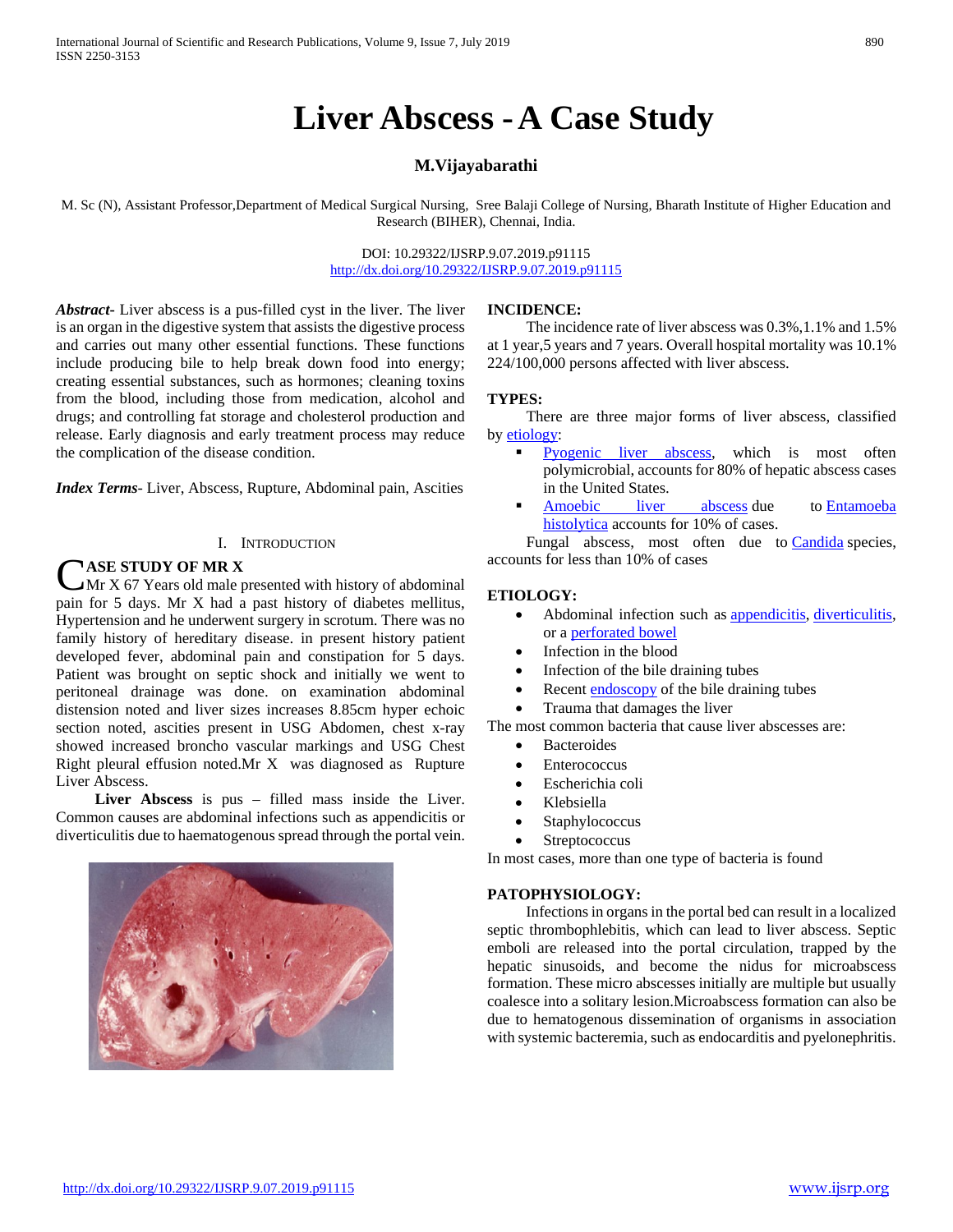# **CLINICAL MANIFESTATION***:*

| <b>BOOK</b>                   | <b>PATIENT PICTURE</b> |
|-------------------------------|------------------------|
| <b>PICTURE</b>                |                        |
| Clay-colored stool            |                        |
| Dark urine                    | present                |
| Fever, chills                 | present                |
| <b>Loss of appetite</b>       | present                |
| Unintentional weight loss     | present                |
| Weakness                      | present                |
| Yellow skin (jaundice)        |                        |
| Abdominal pain                |                        |
| Particularly<br><sub>in</sub> |                        |
| the right, upper              | Present                |
| of<br>the<br>part             |                        |
| abdomen                       |                        |
| Intense,                      |                        |
| continuous,<br><b>or</b>      |                        |
| stabbing pain                 |                        |
| Diarrhea (in only one-        |                        |
| third of patients)            |                        |
| General<br>discomfort.        |                        |
| uneasiness, or ill feeling    |                        |
| (malaise)                     |                        |
|                               |                        |

# **INVESTIGATION:**

*Investigations – Patient Value:*

| <b>Patient value</b> | Reference value |
|----------------------|-----------------|
| 9.4%                 | 12-14gm%        |
| 9,800 cells/mm       | 4,000-11,000    |
|                      | cells/mm        |
|                      | 50% - 70%       |
| 20%                  | $30\% - 60\%$   |
| 6%                   | $1\% - 4\%$     |
| 48 mts               | 1 hr -10 mm     |
|                      |                 |
| 30%                  | 40-54%          |
| 1.85lakhs/cumm       | 3.0-51akhs/cumm |
| 80mg                 | $20-40mg$       |
| 1.5mg                | $6-1.4mg$       |
|                      | 80-120mg/dl     |
|                      |                 |
|                      |                 |
|                      |                 |
|                      |                 |
|                      |                 |
|                      |                 |
|                      |                 |
|                      |                 |
|                      |                 |
|                      |                 |
|                      |                 |
|                      |                 |
|                      | 74%<br>60mg/dI  |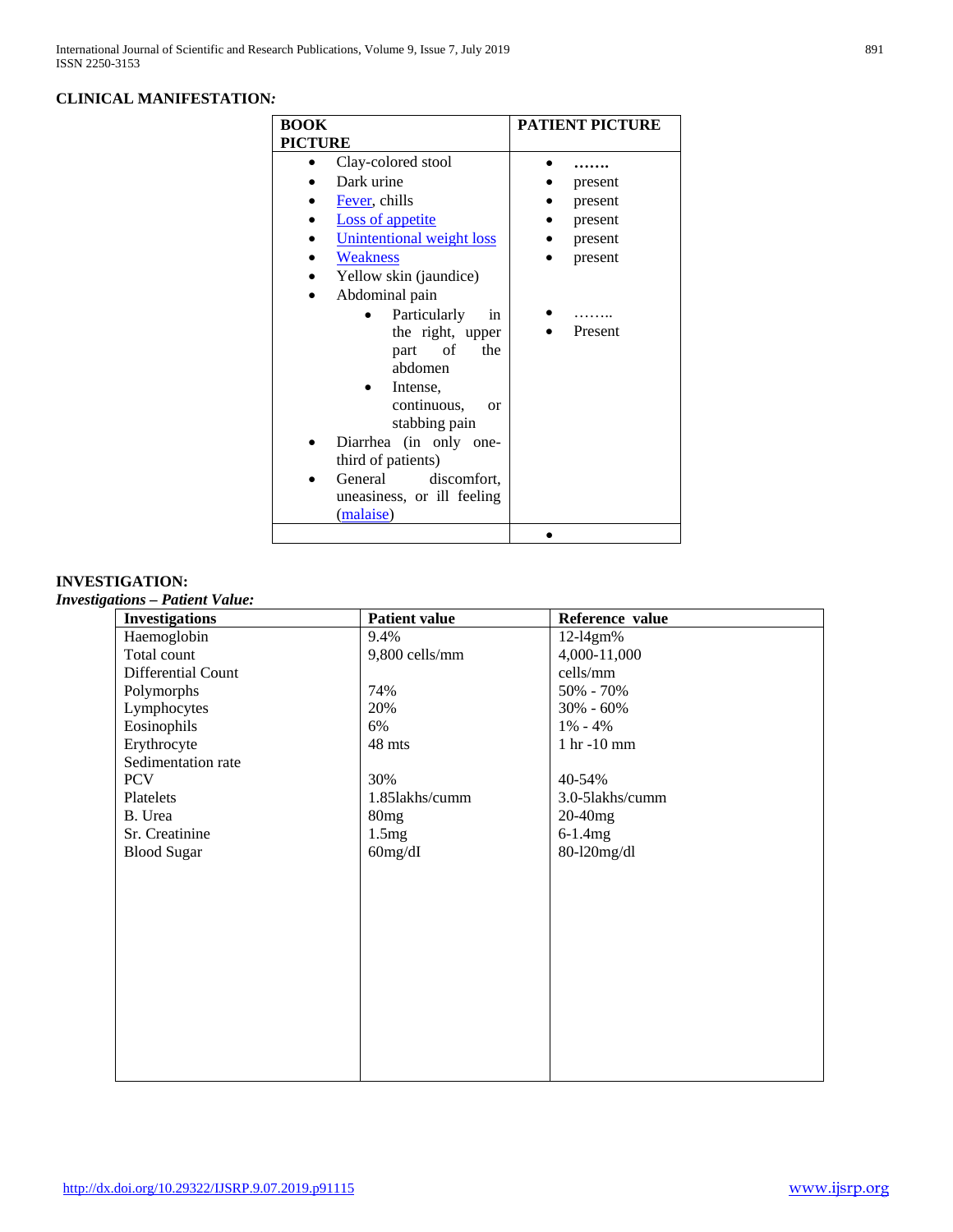#### **ULTRASONOGRAM ABDOMEN**

Liver sizes increases 8\*8.5cm hyper echoic section noted in right lobe of liver segment Spleen normal Gall Bladder Normal Pancreas normal Both Kidney normal Ascites +

#### **USG CHEST**

Right pleural effusion **ECG** — Normal **CHEST X-Ray** – increased broncho vascular markings.

#### **MANAGEMENT: MEDICAL MANAGEMENT:**

 Antibiotics such as metronidazole (Flagyl) or tinidazole (Tindamax) are the usual treatment for liver abscess. A medication such as paromomycin or diloxanide must also be taken to get rid of all the amoebas in the intestine, to prevent the disease from coming back. This treatment can usually be delayed until after the abscess has been treated.

In rare cases, the abscess may need to be drained to relieve some of the abdominal pain**.** 

#### **SURGICAL MANAGEMENT: DIAGNOSTIC PERITONEAL LAVAGE** (**DPL**) :

 Diagnostic peritoneal lavage is a procedure where, after application of [local anesthesia,](http://en.wikipedia.org/wiki/Local_anesthesia) a vertical skin incision is made one third of the distance from the [umbilicus](http://en.wikipedia.org/wiki/Navel) to the [pubic symphysis.](http://en.wikipedia.org/wiki/Pubic_symphysis)  The [linea Alba](http://en.wikipedia.org/wiki/Linea_alba_(abdomen)) is divided and the peritoneum entered after it has been picked up to prevent bowel perforation. A catheter is inserted towards the pelvis and aspiration of material attempted using a syringe. If no blood is aspirated, 1 liter of warm 0.9% saline is infused and after a few (usually 5) minutes this is drained and sent for analysis

#### **MANAGEMENT FOR MR.X:**

| <b>INJ. MEROPENOM</b> | gm | TV  | Tds |
|-----------------------|----|-----|-----|
| INJ.DERIPHYLLINE      |    | TV. | Bd  |
| <b>INJ.ALBUMIN</b>    |    |     | Od  |
| INJ. RANTAC           |    |     | Tds |
| INJ. TRAMADOL         |    |     | Sos |

#### **COMPLICATIONS:**

 The abscess may rupture into the abdominal cavity, the lining of the lungs, the lungs, or the sac around the heart. The infection can also spread to the brain.

#### **NURSING DIAGNOSIS:**

- 1. Altered breathing pattern related to pressure on diaphragm secondary to ascites as evidenced by tachypnea
- Assess the breathing pattern of the patient. Provide comfortable bed and position, Administer oxygen and tapping ascetic fluid send to cytology, Encourage the patient to take deep breathQ2H
- 2. Fluid volume excess related to impaired metabolism of aldosterone.

Assess edema with edema scale. Maintain daily weight and abdominal girth, advice the patient to restrict fluid and salt. Administer diuretics, maintain intake and

Output chart.

#### II. SUMMARY:

 Mr. X 67 years was co-operative with health personnel. Although his symptoms were well responding to treatment, it was recurring, but he did not develop further complications during hospital stay.

#### III. CONCLUSION:

 Prevention of diseases is of fundamental importance, when travelling in tropical countries with poor sanitation, drink purified water and do not eat uncooked vegetables or unpeeled fruit. Without treatment, the abscess may break open (rupture) and spread into other organs, leading to death. People who are treated have a very high chance of a complete cure or only minor complications.

#### **REFERENCES**

- [1] Dr. S.N.Chugh, Dr. Ashima Chugh, "Text Book of Medical Surgical Nursing", Part 1, First edition, Himachal Pradesh: Avichal Publishing Company, 2013, PP. 224 - 227
- [2] Janice L. Hinkle,"Brunner & Siddhartha Text book of Medical & Surgical Nursing", 13th Edition, volume I, New Delhi: Wolders Kluwer (India), Pvt Ltd, 2014, pp. 386 -1388
- [3] S.N. Chugh, "Text Book of Medicine for MBBS", Second Edition, New Delhi: Arya Publications, 2010, pp 115-121
- [4] Medilink.com
- [5] Pubmed.com



#### **AUTHORS**

**First Author – Mrs.** M.vijayabarahi, M.Sc (Nursing), Assistant Professor, Department of Medical Surgical Nursing, Sree Balaji College of Nursing, Bharath Institute of Higher Education and Research (BIHER), Vijayabarathi1975@mail.com